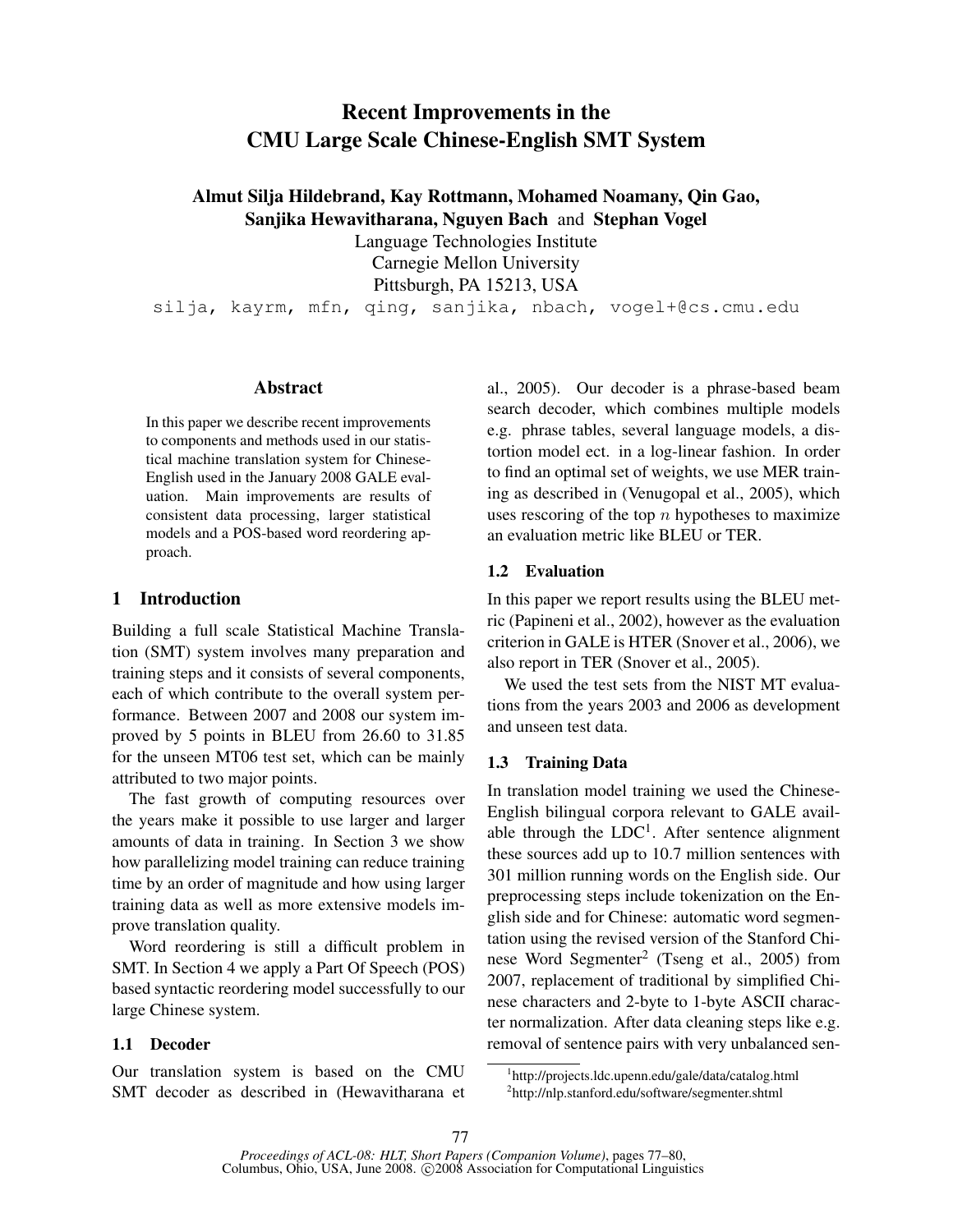tence length etc., we used the remaining 10 million sentences with 260 million words (English) in translation model training (260M system).

## 2 Number Tagging

Systematic tagging and pre-translation of numbers had shown significant improvements for our Arabic-English system, so we investigated this for Chinese-English. The baseline for these experiments was a smaller system with 67 million words (67M) bilingual training data (English) and a 500 million word 3-gram LM with a BLEU score of 27.61 on MT06. First we pre-translated all numbers in the testdata only, thus forcing the decoder to treat the numbers as unknown words. Probably because the system could not match longer phrases across the pre-translated numbers, the overall translation quality degraded by 1.6 BLEU to 26.05 (see Table 1).

We then tagged all numbers in the training corpus, replaced them with a placeholder tag and re-trained the translation model. This reduced the vocabulary and enabled the decoder to generalize longer phrases across numbers. This strategy did not lead to the expected result, the BLEU score for MT06 only reached 25.97 BLEU.

| System               | MT <sub>03</sub> | <b>MT06</b> |
|----------------------|------------------|-------------|
| 67M baseline         | 31.45/60.93      | 27.61/62.18 |
| test data tagged     |                  | 26.06/63.36 |
| training data tagged | 29.07/62.52      | 25.97/63.39 |

Table 1: Number tagging experiments, BLEU/TER

Analysing this in more detail, we found, the reason for this degradation in translation quality could be the unbalanced occurrence of number tags in the training data. From the bilingual sentence pairs, which contain number tags, 66.52% do not contain the same number of tags on the Chinese and the English side. As a consequence 52% of the phrase pairs in the phrase table, which contain number tags had to be removed, because the tags were unbalanced. This hurts system performance considerably.

## 3 Scaling up to Large Data

#### 3.1 Language Model

Due to the availability of more computing resources, we were able to extend the language model history from 4- to 5-gram, which improved translation quality from 29.49 BLEU to 30.22 BLEU for our large scale 260M system (see Table 2). This shows, that longer LM histories help if we are able to use enough data in model training.

| System      | MT <sub>03</sub> | MT06        |
|-------------|------------------|-------------|
| 260M, 4gram | 31.20/61.00      | 29.49/61.00 |
| 260M, 5gram | 32.20/60.59      | 30.22/60.81 |

Table 2: 4- and 5-gram LM,260M system, BLEU/TER

The language model was trained on the sources from the English Gigaword Corpus V3, which contains several newspapers for the years between 1994 to 2006. We also included the English side of the bilingual training data, resulting in a total of 2.7 billion running words after tokenization.

We trained separate open vocabulary language models for each source and interpolated them using the SRI Language Modeling Toolkit (Stolcke, 2002). Table 3 shows the interpolation weights for the different sources. Apart from the English part of the bilingual data, the newswire data from the Chinese Xinhua News Agency and the Agence France Press have the largest weights. This reflects the makeup of the test data, which comes in large parts from these sources. Other sources, as for example the UN parlamentary speeches or the New York Times, differ significantly in style and vocabulary from the test data and therefore get small weights.

| xin 0.30 | cna $0.06$   nyt $0.03$ |            |
|----------|-------------------------|------------|
| bil 0.26 | un $0.07$               | 1tw $0.01$ |
| afp 0.21 | apw $0.05$              |            |

Table 3: LM interpolation weights per source

#### 3.2 Speeding up Model Training

To accelerate the training of word alignment models we implemented a distributed version of GIZA++ (Och and Ney, 2003), based on the latest version of GIZA++ and a parallel version developed at Peking University (Lin et al., 2006). We divide the bilingual training data in equal parts and distribute it over several processing nodes, which perform alignment independently. In each iteration the nodes read the model from the previous step and output all necessary counts from the data for the models, e.g. the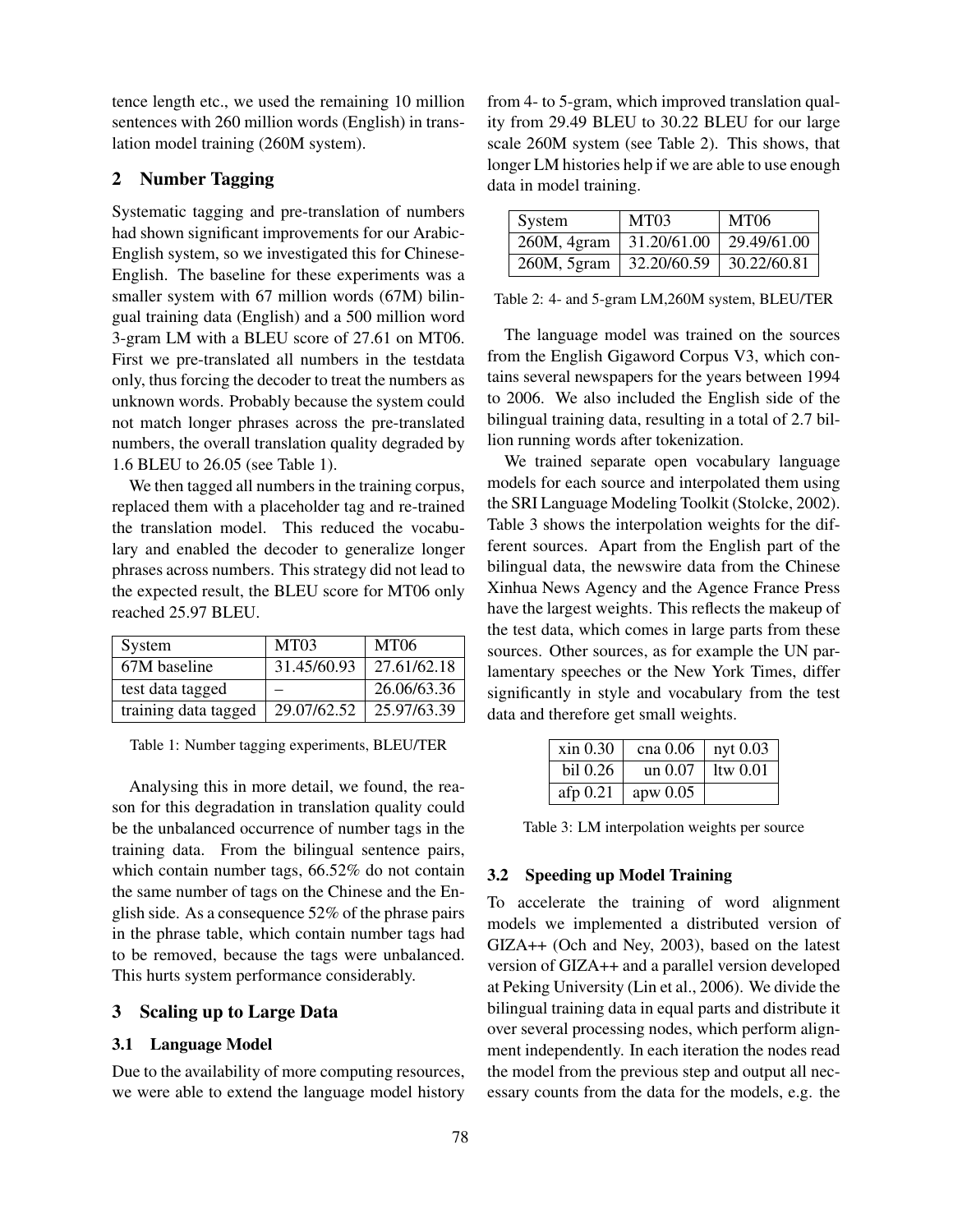co-occurrence or fertility model. A master process collects the counts from the nodes, normalizes them and outputs the intermediate model for each iteration.

This distributed GIZA++ version finished training the word alignment up to IBM Model 4 for both language directions on the full bilingual corpus (260 million words, English) in 39 hours. On average about 11 CPUs were running concurrently. In comparison the standard GIZA++ implementation finished the same training in 169 hours running on 2 CPUs, one for each language direction.

We used the Pharaoh/Moses package (Koehn et al., 2007) to extract and score phrase pairs using the grow-diag-final extraction method.

#### 3.3 Translation Model

We trained two systems, one on the full data and one without the out-of-domain corpora: UN parlament, HK hansard and HK law parallel texts. These parlamentary sessions and law texts are very different in genre and style from the MT test data, which consists mainly of newspaper texts and in recent years also of weblogs, broadcast news and broadcast conversation. The in-domain training data had 3.8 million sentences and 67 million words (English). The 67 million word system reached a BLEU score of 29.65 on the unseeen MT06 testset. Even though the full 260M system was trained on almost four times as many running words, the baseline score for MT06 only increased by 0.6 to 30.22 BLEU (see Table 4).

| System        | MT <sub>03</sub> | <b>MT06</b>              |
|---------------|------------------|--------------------------|
| 67M in-domain | 32.42/60.26      | $\frac{1}{29.65}{61.22}$ |
| 260M full     | 32.20/60.59      | 30.22/60.81              |

Table 4: In-domain only or all training data, BLEU/TER

The 67M system could not translate 752 Chinese words out of 38937, the number of unknown words decreased to 564 for the 260M system. To increase the unigram coverage of the phrase table, we added the lexicon entries that were not in the phrase table as one-word translations. This lowered the number of unknown words further to 410, but did not effect the translation score.

### 4 POS-based Reordering

As Chinese and English have very different word order, reordering over a rather limited distance during decoding is not sufficient. Also using a simple distance based distortion probability leaves it essentially to the language model to select among different reorderings. An alternative is to apply automatically learned reordering rules to the test sentences before decoding (Crego and Marino, 2006). We create a word lattice, which encodes many reorderings and allows long distance reordering. This keeps the translation process in the decoder monotone and makes it significantly faster compared to allowing long distance reordering at decoding time.

#### 4.1 Learning Reordering Rules

We tag both language sides of the bilingual corpus with POS information using the Stanford Parser<sup>3</sup> and extract POS based reordering patterns from word alignment information. We use the context in which a reordering pattern is seen in the training data as an additional feature. Context refers to the words or tags to the left or to the right of the sequence for which a reordering pattern is extracted.

Relative frequencies are computed for every rule that has been seen more than  $n$  times in the training corpus (we observed good results for  $n > 5$ ).

For the Chinese system we used only 350k bilingual sentence pairs to extract rules with length of up to 15. We did not reorder the training corpus to retrain the translation model on modified Chinese word order.

#### 4.2 Applying Reordering Rules

To avoid hard decisions, we build a lattice structure for each source sentence as input for our decoder, which contains reordering alternatives consistent with the previously extracted rules.

Longer reordering patterns are applied first. Thereby shorter patterns can match along new paths, creating short distance reordering on top of long distance reordering. Every outgoing edge of a node is scored with the relative frequency of the pattern used on the following sub path (For details see (Rottmann and Vogel, 2007)). These model scores give this re-

<sup>3</sup> http://nlp.stanford.edu/software/lex-parser.shtml